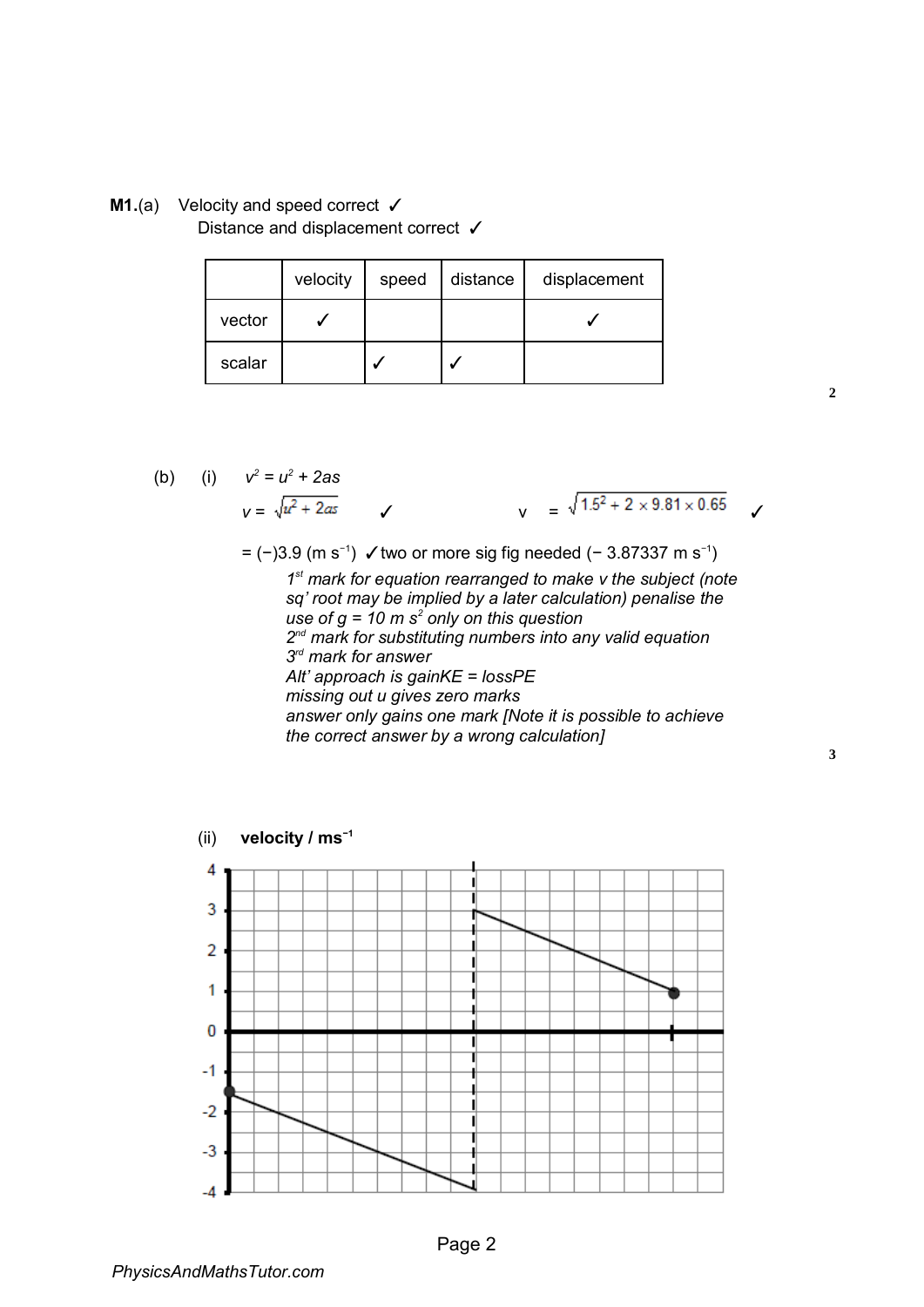first line descends from X to the dotted line at  $t_A$  or up to one division sooner ✓ (allow line to curve)

first line is straight and descends from X to *v* = −4 (m s−1) ✓(allow tolerance one division) second line has same gradient as the first, straight and descends to  $v =$ 1(m s−1 ) ✓(tolerance ½ division) a steep line may join the two straight lines but its width must be less than 2 divisions

**3**

(c) *s* = *ut* + 1 / 2*at*<sup>2</sup>  $\sqrt{\frac{2s}{a}}$  OR correct substitution seen into either equation t =  $\sqrt{\frac{2 \times 1.2}{9.81}}$ 2s

 $= 0.49$  (s)  $\checkmark$  (0.4946 s)

*working must be shown for the first mark but not the subsequent marks* 

 $v = s / t$ = 5.0 / 0.49 = 10 (m s<sup>-1</sup>) ✓ (10.2 m s<sup>-1</sup>) (allow CE from their time) *[note it is possible to achieve the correct answer by a wrong calculation]* 

**M2.**(a) (i)  $(a = (v-u) / t)$  $= 27.8 (-0) / 4.6 = 6.04$ = <u>6.0</u> (ms<sup>-1</sup>) **✓** *no need to see working for the mark 2 sig fig mark stands alone* 

**2**

(ii) ( *F = ma* )  $= (360 + 82) \times 6.0(4)$   $\checkmark$  (allow CE from (i)) = 2700 (N)  $\checkmark$  (2670 N or 2652 N) *F = 442 × (i) 1 mark may be gained if mass of rider is ignored giving answer 2200N from 2175N* 

**2**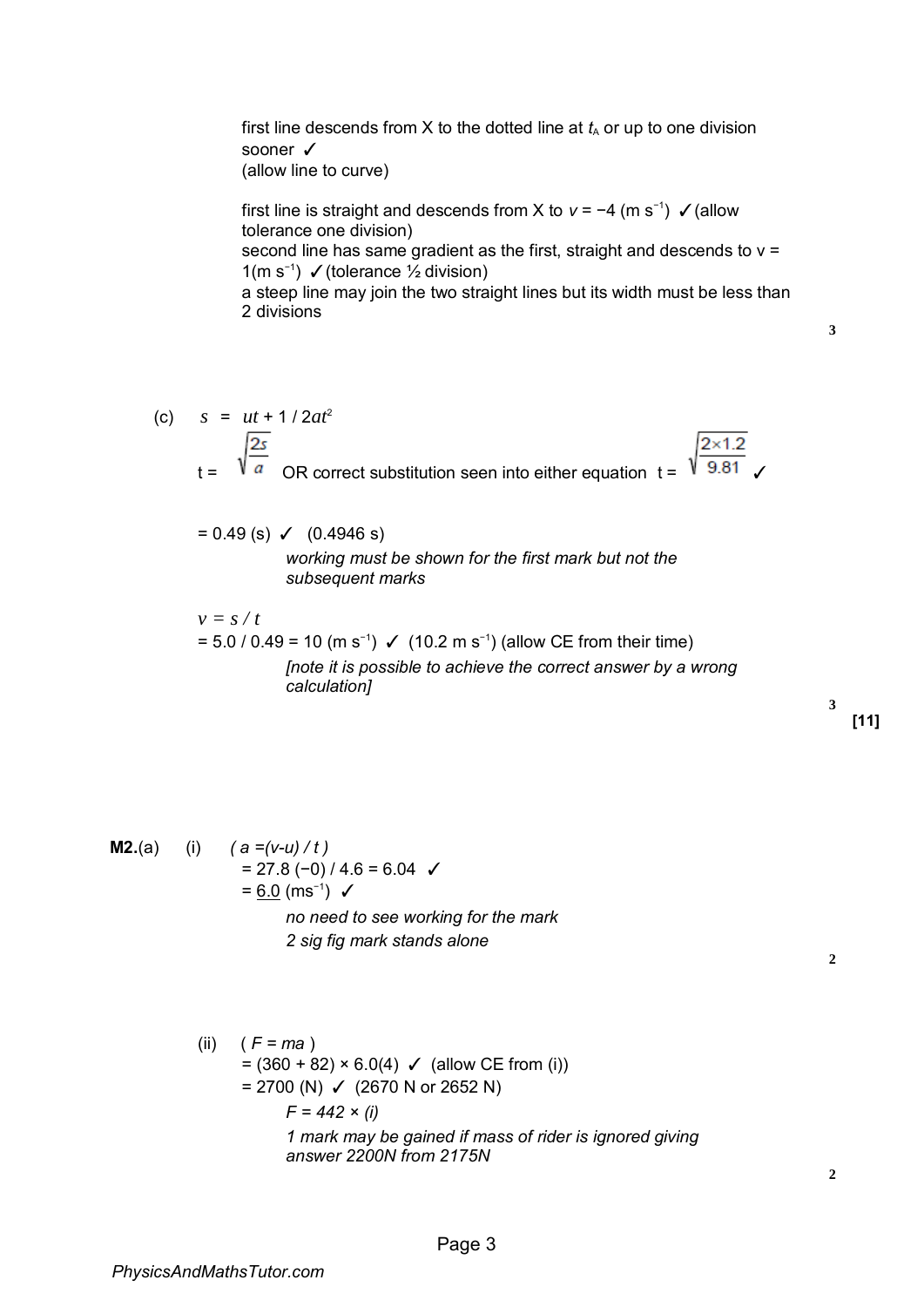(b) (forward force would have to) increase ✓ air resistance / drag increases (with speed) ✓ driving / forward force must be greater than resistive / drag force ✓ *no mark for wind resistance*  (so that) resultant / net force stayed the same / otherwise the resultant / net force would decrease ✓ **4max3**  (c) horizontal force arrows on both wheels towards the right starting where tyre meets road or on the axle labelled driving force or equivalent  $\square$ *ignore the actual lengths of any arrows ignore any arrows simply labelled 'friction'*  a horizontal arrow to the left starting anywhere on the vehicle labelled drag / air resistance *no mark for wind resistance, resistance or friction force the base of an arrow is where the force is applied*  **2** (d)  $(F = P / V)$  $= 22000 / 55$  ✓ Condone 22 / 55 for this mark  $= 400 \checkmark$  (N) **2**

**M3.**(a) (i) 11 (m)

(ii) Use of *F* = *kΔL* or *W* = *mg Allow use of ΔL =12 m* 

3400 (N)

**2**

B1

 $C<sub>1</sub>$ 

A1

**1**

**[11]**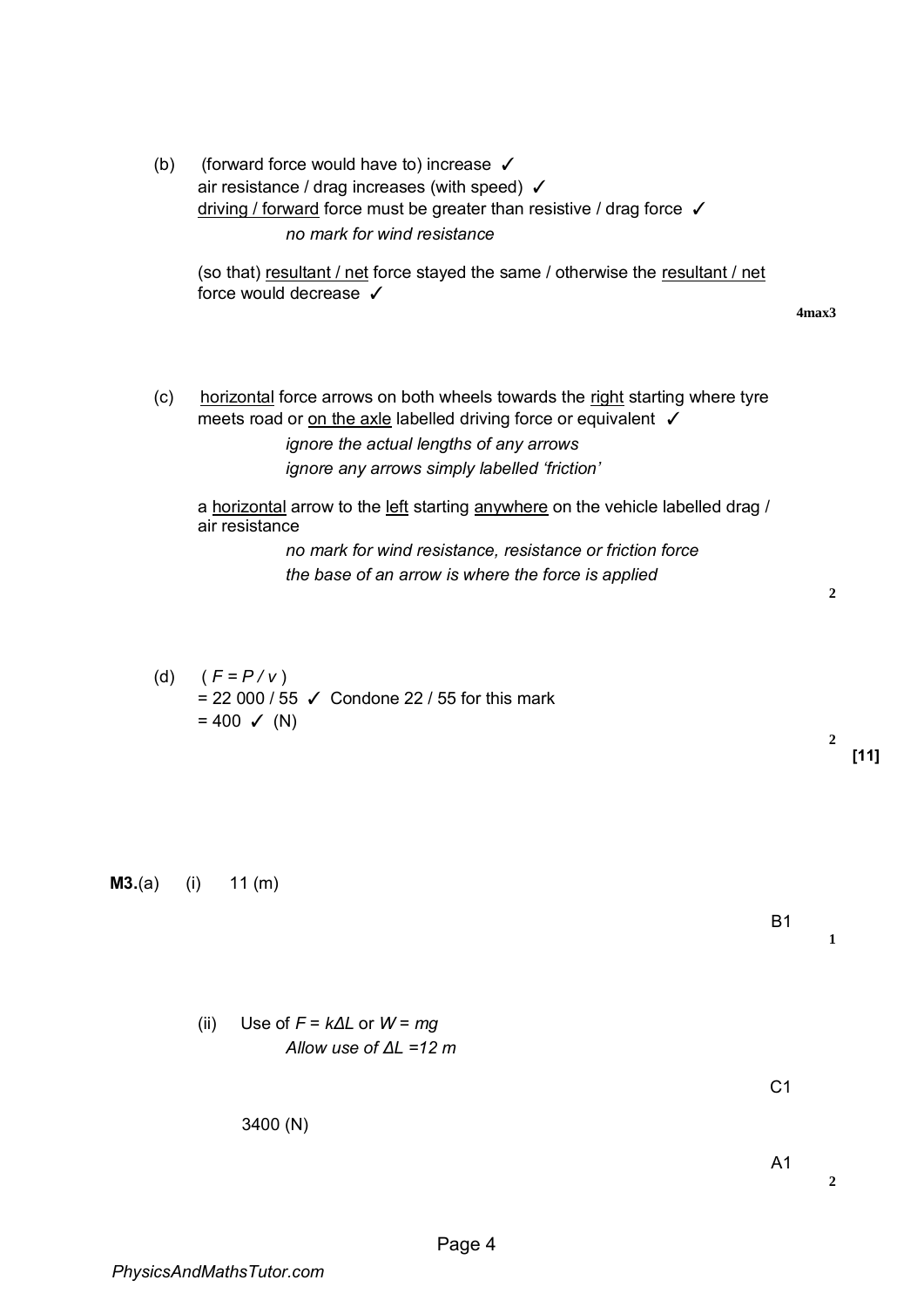| (b) |  | Sets $mg = k\Delta L$ |  |
|-----|--|-----------------------|--|
|-----|--|-----------------------|--|

|     | 1.9(m)                                                                     | A <sub>1</sub> | $\boldsymbol{2}$        |
|-----|----------------------------------------------------------------------------|----------------|-------------------------|
| (c) | Correct use of $W = \frac{1}{2}k\Delta L^2$ or $\frac{1}{2}F\Delta L$      |                |                         |
|     | $\Delta L = 5 m$                                                           | C <sub>1</sub> |                         |
|     | Correct use of $\triangle GPE = mg\triangle h$<br>$\Delta h = 25$ m        |                |                         |
|     | States or uses $(mg\Delta h) - (\frac{1}{2}k\Delta L^2) = \frac{1}{2}mv^2$ | C <sub>1</sub> |                         |
|     | 19 (m $s^{-1}$ ) cnao                                                      | C <sub>1</sub> |                         |
|     |                                                                            | A <sub>1</sub> | $\overline{\mathbf{4}}$ |
| (d) | Same kinetic energy when rope begins to stretch                            |                |                         |
|     | More work done per unit extension / stops in shorter distance              | <b>B1</b>      |                         |
|     | "Shorter time" gets no credit                                              | B <sub>1</sub> |                         |
|     | Increases force on jumper (increasing the risk of injury)                  | <b>B1</b>      |                         |
|     |                                                                            |                | $\mathbf{3}$<br>$[12]$  |

C1